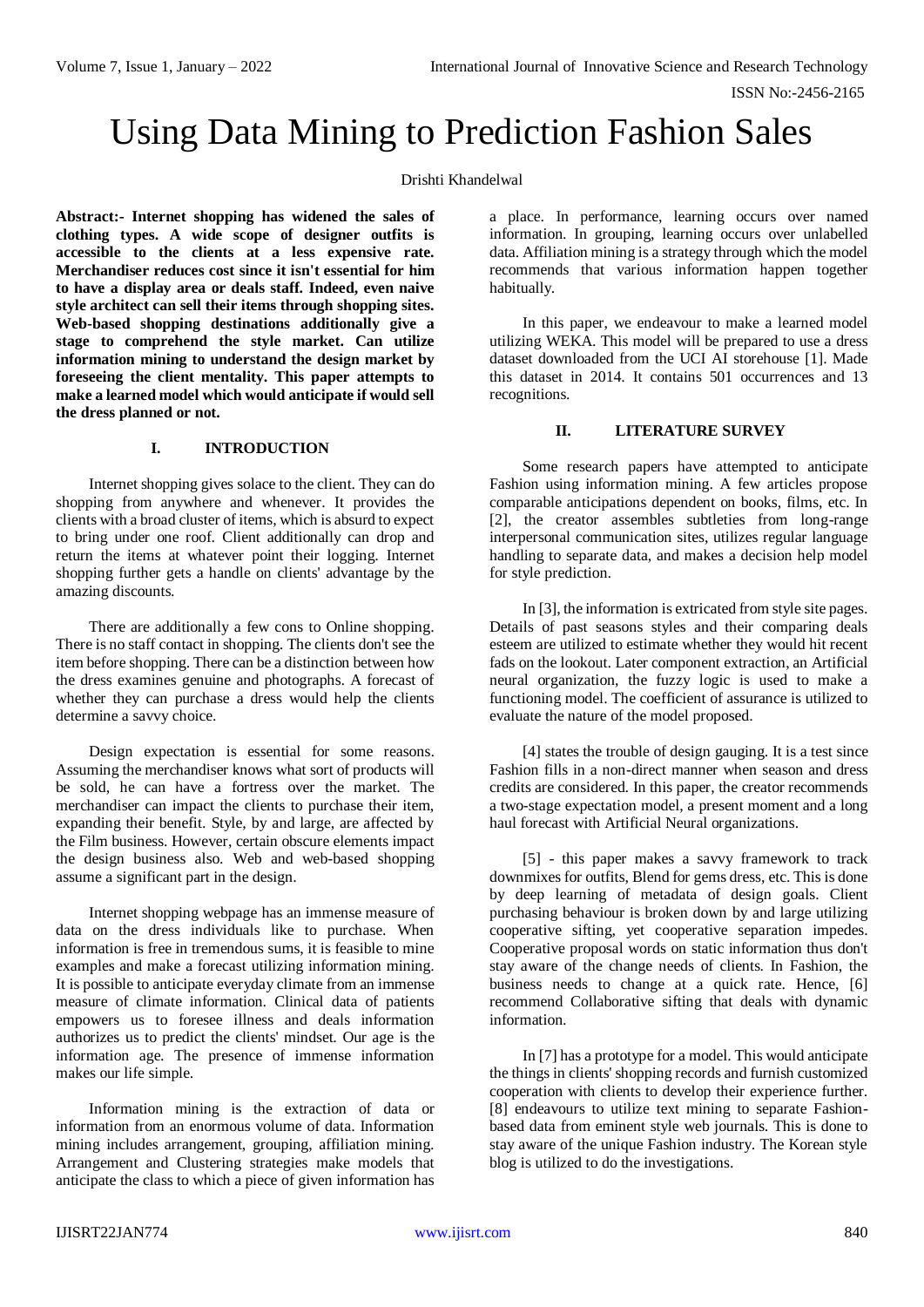The writing overview shows that the examination doesn't utilize the UCI AI dataset. The exploration paper uses text mining to separate data and operate a Neural organization to meet expectations. This examination paper endeavours to use a dress dataset and investigate the different AI calculations to show up at an agreement.

# **III. DEFINITIONS OF DATA MINING**

Information mining is the extraction of valuable data from huge information. Information mining is a four-stage process that includes: Collection of Data, preprocessing of Data, Machine learning, Mining of Patterns.

## *A. Collection of Data*

Gathering or downloading information appropriate to the problem area. With improved information mining research, this stage has transcendently become observing a valuable information source from an AI storehouse.

#### *B. Pre-processing of Data*

Can't take care of information as such to the AI calculation. Information needs to change or be diminished dependent on necessities.

Information is normally noisy and contains pointless data, bringing about less accuracy. Data preprocessing is the cleaning of information before AI. [9] recommends the utilization of information preprocessing to develop AI further. Characterization and clustering precision is transcendently reliant upon the appropriate description of data.

## C. *Machine Learning*

AI makes machine learning; the machine learns by handling the information with different AI calculations [9]. There is no decent calculation to give high accuracy. Nonetheless, deep learning offers better precision. This is known as the No Free lunch hypothesis [10].

Any application needs to apply a couple of AI calculations to discover the most appropriate model. It can assemble AI calculations under Bayes, Rule-Based, Neural network and Decision tree.

#### *Naïve Bayes:*

Naïve Bayes hypothesis is the best AI calculation to utilize when the elements are free [12]. Each occasion is considered as a vector. The backpropagation of a class given an indicator is found with

 $P(h|d) = (P(d|h) * P(h))/P(d)$ 

P(d|h) - the back likelihood of class given an indicator

P(h) - Prior probability of a class

P(d) - Prior likelihood of an indicator

## *Decision Tree:*

A Decision tree is shown by tracking down the ideal method for producing the different hubs. There are two methods for recognizing the best dataset segment at an intersection, data gain or gain proportion. The Decision tree model which utilizes information gain is ID3, and the addition proportion is J48 [13]

# *Multilayer Perceptron:*

It contains numerous hubs called neurons, consolidated, so they for input layer stowed away layer and output layer. The cases are provided through the info layer, and inclination and weight are added at the hidden layer and supply the output layer class [14].

#### *D. Pattern Evaluation*

Later, AI, more than the model, will result. Examination of which model is a superior model is performed.

## **IV. EXPERIMENTATION AND RESULTS**

#### *A. Dataset*

Downloaded the dress dataset from the UCI library. The dataset contained 501 cases, and 27 ascribes. The quality of dresses was: style, value, rating, size, season, neck area, sleeve length, waistline, material, texture type, enrichment, design type and proposal. Each example is data of a sort of dress regardless of whether clients purchase the garments.

Following the model was used to distinguish weak understudies and propose improvement procedures for them (see Fig.1):

- 1. Affiliation mining to observe solid association rules
- 2. Include Selection

3. Resampling

4. Grouping



Fig 1: Proposed model Block diagram

#### *B. Information pre-processing*

Every one of the properties of the dataset is ostensible aside from evaluations. It can likewise change over the rating to a small dataset utilizing the Discretization cycle. Equivalent width binning is used, the appraisals are planned among five containers. The rating is worth from 0 to 5. Accordingly, 5 compartments are utilized.

#### *C. Include Extraction*

The dataset viable is ostensible. Affiliation mining is utilized to track down the connection among different properties. When affiliation mining was applied, it was noticed they mined no regulations. Affiliation rules which extricated had the confidence of 80% or less.

Did information Gain Attribute Evaluation alongside Ranker, even this brings about equivalent weightage for every one of the characteristics? Thus, every one of the qualities of the dress dataset was considered significant through the calculations.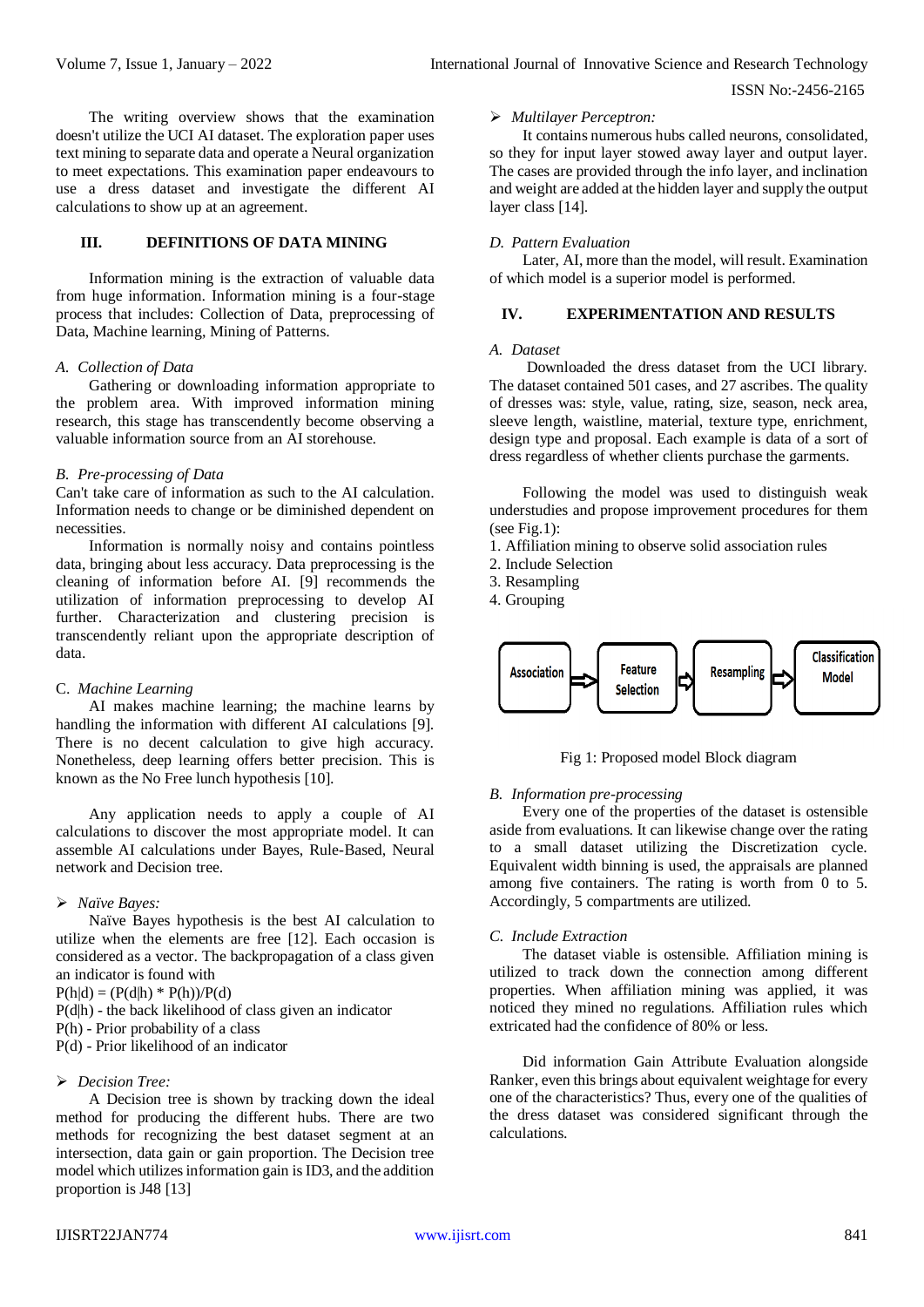#### ISSN No:-2456-2165

Through Domain-based investigation, the article of clothing's size doesn't add to the style, so eliminated the property.

# *D. Resampling*

The dataset has an equivalent extent of deals and no business information. It isn't important to execute resampling to address Class Imbalance. In any case, further develop the grouping model resampling is applied. Hereditary calculation based SMOTE (Synthetic minority Oversampling procedure) is utilized. Destroyed calculation accomplishes resampling by making tests that are adjusted renditions of minority class occasions.

Further, the calculation we have applied is a Genetic calculation. Here a hybrid and transformation of the first example are done, so the resamples are not a careful match of real examples. A primary inconvenience of inspecting is overfitting. Since tests are copies of existing occurrences, they will generally overfit the arrangement model. This is kept away from in our paper utilizing GASMOTE.

# *E. Grouping*

The model is made with interest that, assuming a style originator or a merchandiser gives the possibility of a dress, it can anticipate on the off chance that the dress is important to clients. The dress expectation dataset is utilized to characterize the dataset into whether or not it would sell the clothing. This learned framework would have the option to anticipate the deals of a dress given a bunch of dress highlights.

Numerous arrangement calculations are accessible to do regulated learning. As indicated by the No Free Lunch hypothesis [15], it is unimaginable to expect to guarantee that one calculation is better compared to another. Thus, we dissect the dataset through different grouping calculations like multi-layer perceptron, Random woodland, Random tree, J48, Naïve Bayes, BayesNet and SMO. Preprocessed and examined dataset was gone through the characterization calculation utilizing 10 folds cross-approval. The request that the information is provided to the analysis can predict the result and modify the outcomes. To keep away from this, 10 folds cross-approval is utilized. In k overlay cross-approval, the dataset is isolated into k folds, and each overlap is being used for testing at some piece of the learning.

|  |  | Table 1: Various classifier accuracy |  |
|--|--|--------------------------------------|--|
|--|--|--------------------------------------|--|

| Classifiers           | Accuracy |
|-----------------------|----------|
| Multilayer perceptron | 83.6%    |
| Random Forest         | 83%      |
| Random tree           | 80%      |
| <b>SMO</b>            | 69.2%    |
| I48                   | 63.4%    |
| Simple KMeans         | 70%      |
| Naïve Bayes           | 65.8     |
| <b>Bayes Net</b>      | 68%      |

When we check out the precision, Multilayer perceptron and Random forest are better models to cluster style information.

# **V. CONCLUSION AND FUTURE WORK**

Utilizing intellectual information mining, it is feasible to recognize assuming the elements of the dress, which, when modified, can build the values of a skirt or impact an individual to purchase the clothing. The exactness of different order calculations is examined, and a functioning forecast model is made. Through this exploration, we can anticipate deals. Can extend this exploration in future.

# **REFERENCES**

- [1]. https://archive.ics.uci.edu/ml/datasets/Dresses Attribut e\_Sales
- [2]. Dang, Nhan Cach, et al. "Framework for retrieving relevant contents related to fashion from online social network data." International Conference on Practical Applications of Agents and Multi-Agent Systems. Springer, Cham, 2016.
- [3]. da Silva Alves, Nelson. "Predicting product sales in fashion retailing: a data analytics approach." (2017).
- [4]. Ni, Yanrong, and Feiya Fan. "A two-stage dynamic sales forecasting model for the fashion retail." Expert Systems with Applications 38.3 (2011): 1529-1536.
- [5]. Li, Yuncheng, et al. "Mining fashion outfit composition using an end-to-end deep learning approach on set data." IEEE Transactions on Multimedia 19.8 (2017): 1946- 1955.
- [6]. Cho, Yeong Bin, Yoon Ho Cho, and Soung Hie Kim. "Mining changes in customer buying behavior for collaborative recommendations." Expert Systems with Applications 28.2 (2005): 359-369.
- [7]. Cumby, Chad, et al. "Predicting customer shopping lists from point-of-sale purchase data." Proceedings of the tenth ACM SIGKDD international conference on Knowledge discovery and data mining. ACM, 2004.
- [8]. Anna Rickman, Tracy, and Robert M. Cosenza. "The changing digital dynamics of multichannel marketing: The feasibility of the weblog: text mining approach for fast fashion trending." Journal of Fashion Marketing and Management: An International Journal 11.4 (2007): 604-621.
- [9]. D. H. Deshmukh, T. Ghorpade, and P. Padiya, "Improving classification using preprocessing and
- [10]. machine learning algorithms on nslkdd dataset," in Communication, Information & Computing Technology (ICCICT), 2015 International Conference on. IEEE, 2015, pp. 1–6
- [11]. Kotsiantis, Sotiris B., I. Zaharakis, and P. Pintelas. "Supervised machine learning: A review of classification techniques." Emerging artificial intelligence applications in computer engineering 160 (2007): 3-24.
- [12]. Wolpert, David H., and William G. Macready. "No free lunch theorems for optimization." IEEE transactions on evolutionary computation 1.1 (1997): 67-82.